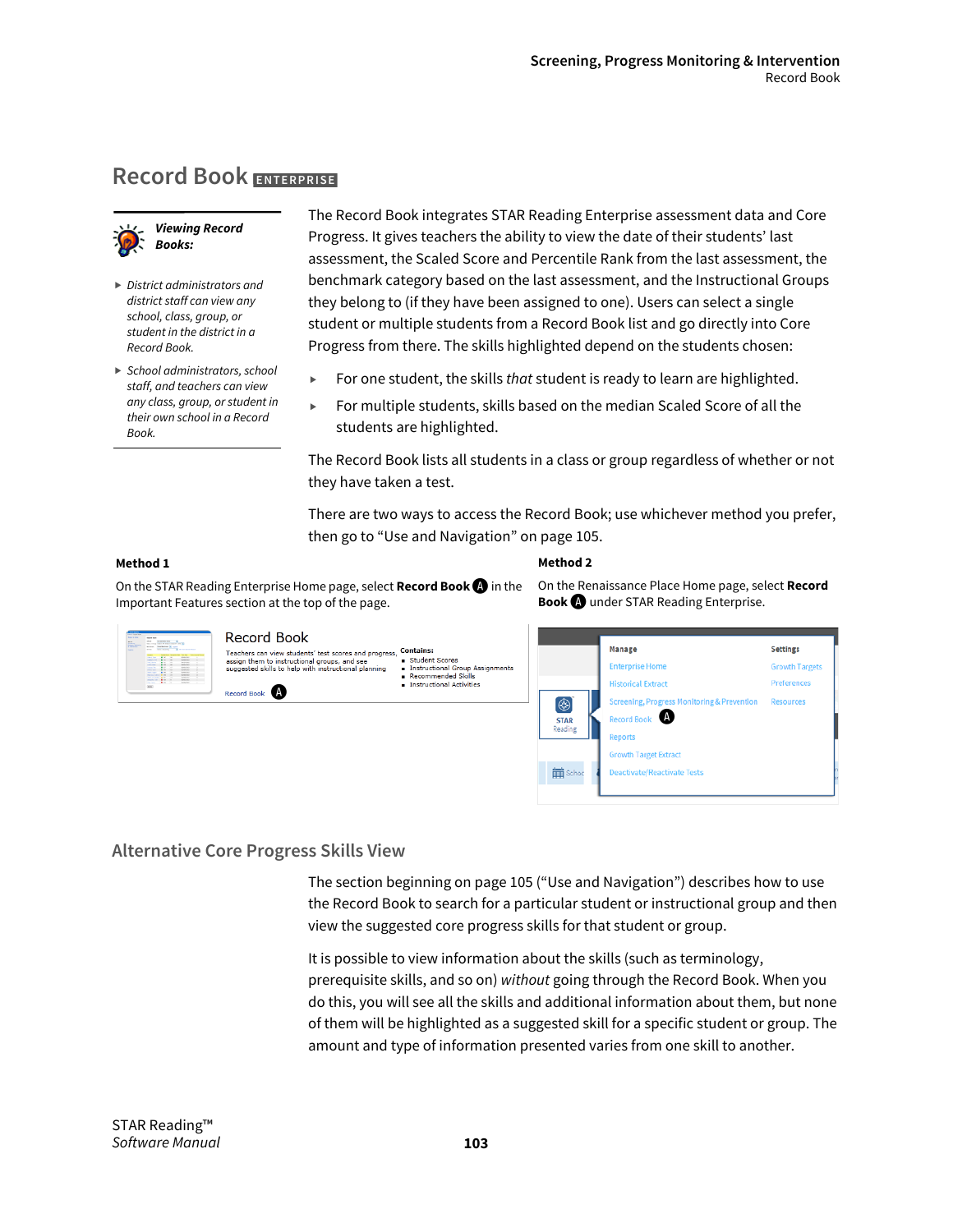There are two ways to get to the alternative view. Use whichever method you prefer, then go to "Suggested Skills Page" on page 109.

#### **Method 1**

#### **Method 2**

On the STAR Reading Enterprise Home page, select **Enter Core Progress**  A in the Important Features section at the top of the page.

| $\sim$<br>____<br><b>A</b> value<br>------<br><b>Service States and Control of States</b><br>University logic logo for an information<br>If you want were the presented<br>the American is a booster, you can<br><b>Six career at</b><br><b>Service Advised Associate</b><br><b>Basic Advertising Text</b><br><b>NEW ORIGIN</b>                                                                                                                                                                                                                                                                                                                                                                                                                                                                                                                                                                                                                                                              | Core Progress                                                                                                                                                                                 |                                                                                                           |
|----------------------------------------------------------------------------------------------------------------------------------------------------------------------------------------------------------------------------------------------------------------------------------------------------------------------------------------------------------------------------------------------------------------------------------------------------------------------------------------------------------------------------------------------------------------------------------------------------------------------------------------------------------------------------------------------------------------------------------------------------------------------------------------------------------------------------------------------------------------------------------------------------------------------------------------------------------------------------------------------|-----------------------------------------------------------------------------------------------------------------------------------------------------------------------------------------------|-----------------------------------------------------------------------------------------------------------|
| ----<br>MORE AND CONTRACTOR<br>----<br><b>STATE OF STATE OF A</b><br><b><i>A BALLASTA CALLASTA</i></b><br><b>And clock on death of Min-Angles Clock</b><br><br><b>SAN TIMBER</b><br><b>MARKET</b><br>---<br><b><i><u>Andrew Commercial Commercial Commercial Commercial Commercial Commercial Commercial Commercial Commercial Commercial Commercial Commercial Commercial Commercial Commercial Commercial Commercial Commercial Commercial Com</u></i></b><br>-<br><b>STATE</b><br>prove to accept them in the state and company of the state of the state of the state<br><b>College Street Street</b><br><b>STR. Survivors a strategic bat million companies and a final and the companies of the company of the company of the company of the company of the company of the company of the company of the company of the company of the </b><br>--<br>book and below at helium patients in an extensive factor of the contact of the con-<br>the many first a state to depress to their | Learning Progression for Reading<br>Go to a research-based progression of knowledge<br>and skills. Helps you identify knowledge gaps,<br>differentiate instruction, and determine next steps. | <b>Provides:</b><br>Definitions<br>Sample items<br>Prerequisite skills<br><b>Instructional activities</b> |
| <b>ESEMPTE ALTIMATE RESIS DA PARA PER L'EST ESTATE L'ALTI</b>                                                                                                                                                                                                                                                                                                                                                                                                                                                                                                                                                                                                                                                                                                                                                                                                                                                                                                                                | <b>Enter Core Progress</b>                                                                                                                                                                    |                                                                                                           |

Select **STAR Reading** on the Home page, then select **Resources**A, then, on the Resources page, select **Enter Core Progress for Reading**  $\mathbf{D}$ .

|                                    | Manage                       |                                                                                                                                                           | <b>Settings</b> |  |  |  |
|------------------------------------|------------------------------|-----------------------------------------------------------------------------------------------------------------------------------------------------------|-----------------|--|--|--|
|                                    |                              | <b>Enterprise Home</b>                                                                                                                                    |                 |  |  |  |
|                                    |                              | <b>Historical Extract</b>                                                                                                                                 |                 |  |  |  |
|                                    |                              | Screening, Progress Monitoring & Prevention                                                                                                               |                 |  |  |  |
| <b>STAR</b>                        | <b>Record Book</b>           |                                                                                                                                                           |                 |  |  |  |
| Reading                            | <b>Reports</b>               |                                                                                                                                                           |                 |  |  |  |
|                                    | <b>Growth Target Extract</b> |                                                                                                                                                           |                 |  |  |  |
| 館 Schoo                            |                              | <b>Deactivate/Reactivate Tests</b>                                                                                                                        |                 |  |  |  |
| writte raper                       |                              |                                                                                                                                                           |                 |  |  |  |
| Definitions                        |                              | Explains test scores.                                                                                                                                     |                 |  |  |  |
| Enter Core Progress for<br>Reading |                              | Go to a research-based progression of knowledge<br>and skills. Helps you identify knowledge gaps,<br>differentiate instruction, and determine next steps. |                 |  |  |  |
| <b>Enterprise Overview</b>         |                              | Describes Enterprise features.                                                                                                                            |                 |  |  |  |
|                                    |                              |                                                                                                                                                           |                 |  |  |  |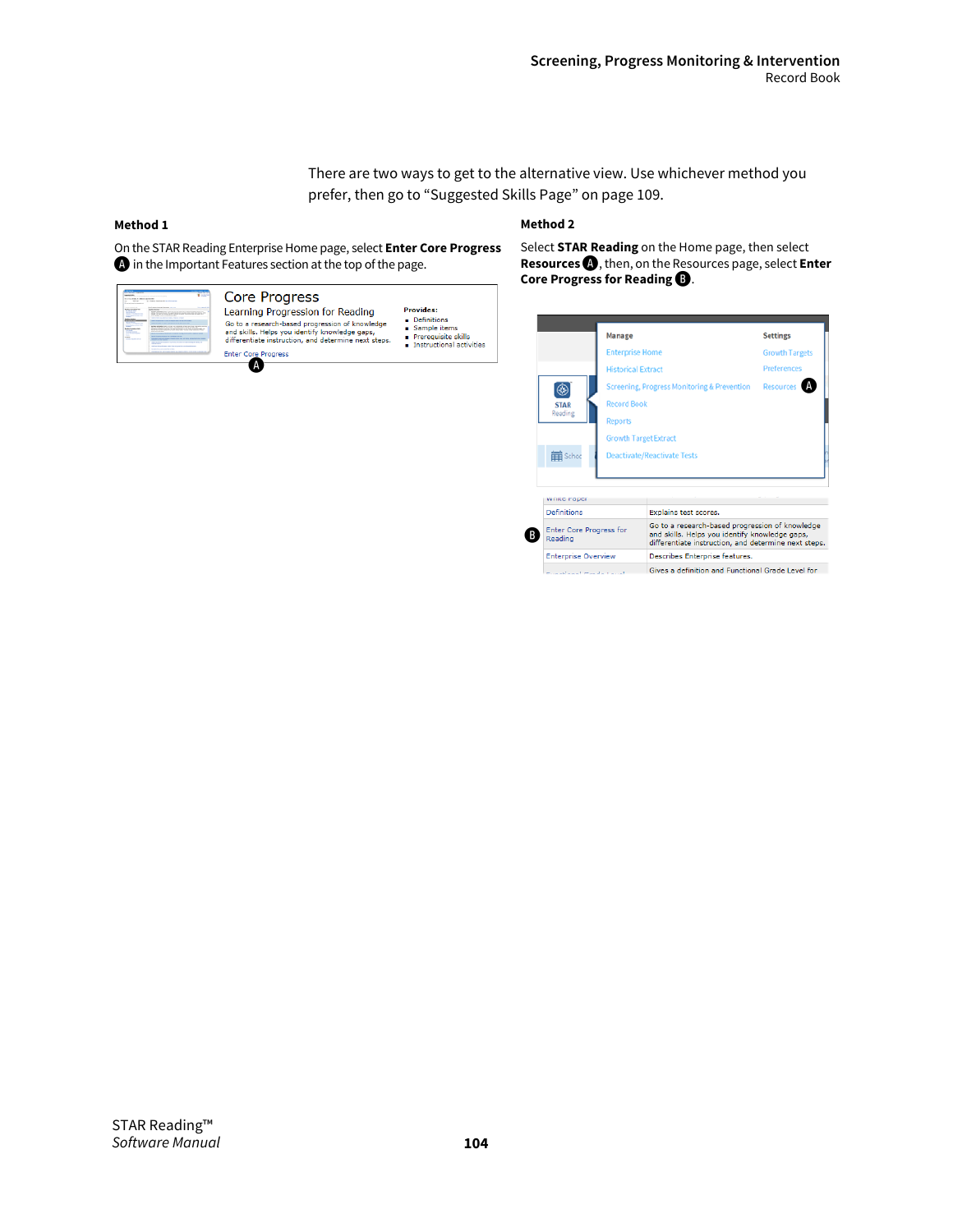**Use and Navigation**

| Home > Record Book                                                             |                                                      |                                                                                                                                                                                   |                    |                                  |                  |                                |  |  |
|--------------------------------------------------------------------------------|------------------------------------------------------|-----------------------------------------------------------------------------------------------------------------------------------------------------------------------------------|--------------------|----------------------------------|------------------|--------------------------------|--|--|
| Return to Home                                                                 |                                                      | <b>Record Book</b>                                                                                                                                                                |                    |                                  |                  |                                |  |  |
| Go To<br>Screening,<br><b>Progress Monitoring</b><br>& Intervention<br>Reports | <b>B</b> School:<br>0<br>D<br>Benchmark:<br>Sort By: | North Terra Grade School v (Only schools using the Enterprise model are included)<br>Class or Group: Grade 1 Reading, Class 1, 2012-2013 v<br>School Benchmark<br><b>Students</b> | Legend<br>∼∣       | <b>Edit Instructional Groups</b> |                  |                                |  |  |
|                                                                                | Student                                              |                                                                                                                                                                                   | Scaled<br>Score    | Percentile<br>Rank               | <b>Test Date</b> | Instructional<br><b>Groups</b> |  |  |
|                                                                                | Anderson, Nathan                                     |                                                                                                                                                                                   | $-498$             | 23                               | 9/28/2012        | 4                              |  |  |
|                                                                                | Clark, Andrew                                        |                                                                                                                                                                                   | $\Box$ 721         | 96                               | 9/21/2012        | $\mathbf{1}$                   |  |  |
|                                                                                | Garcia, Matias                                       |                                                                                                                                                                                   | $\Box$ 376         | 3                                | 9/21/2012        | $\sim$                         |  |  |
|                                                                                | Johnson, Madison                                     |                                                                                                                                                                                   | $-636$             | 66                               | 9/21/2012        | $\mathbf{1}$                   |  |  |
|                                                                                | Martinez, Tomas                                      |                                                                                                                                                                                   | $\Box$ 596         | 63                               | 9/21/2012        | $\overline{2}$                 |  |  |
|                                                                                | Moore, Matthew                                       |                                                                                                                                                                                   | $\Box$ 747         | 96                               | 9/21/2012        | $\mathbf{1}$                   |  |  |
|                                                                                | Rodriguez, Gabriela                                  |                                                                                                                                                                                   | $-497$             | 23                               | 9/21/2012        | 4                              |  |  |
|                                                                                | Smith, Joshua                                        |                                                                                                                                                                                   | $\blacksquare$ 540 | 38                               | 9/21/2012        | $\overline{2}$                 |  |  |
|                                                                                | Taylor, Abigail                                      |                                                                                                                                                                                   | $\blacksquare$ 469 | 9                                | 9/21/2012        | $\overline{a}$                 |  |  |
|                                                                                | Thomas, Ashley                                       |                                                                                                                                                                                   | $\Box$ 711         | 93                               | 9/21/2012        | 1                              |  |  |
|                                                                                | Wilson, Emily                                        |                                                                                                                                                                                   | $-597$             | 47                               | 9/21/2012        | 2                              |  |  |

- A Use the links in the sidebar to go back to the Renaissance Place Home page (**Return to Home**), view and edit benchmarks (**Screening, Progress Monitoring & Intervention**; see page 58), or print a report (**Reports**; see page 113).
- **B** If you are a district administrator, district staff member, or are assigned to more than one school, choose the school you want to work with from the **School** drop-down list.
- C Use the **Class or Group** drop-down list to choose the class or group (see page 97) you want to view data for.
- D Use the **Benchmark** drop-down list to choose the benchmark you want to compare students' Scaled Scores to (see page 66). Select **Legend** to the right of the list to see a key for the available benchmarks.
- E Use the **Sort by** drop-down list to sort the information in the table: you can sort by student's names, ascending or descending Scaled Scores, test dates, or the instructional groups the students belong to. Select **Edit Instructional Groups** to the right of the list to change the number of instructional groups and which students are assigned to them (see page 107).
- **f** The table shows each student's name, Scaled Score, Percentile Rank, test date, and which instructional group the student belongs to, if any (a dash means the student is not in an instructional group). Select a student's name to see the Student Details page for that student (see page 108).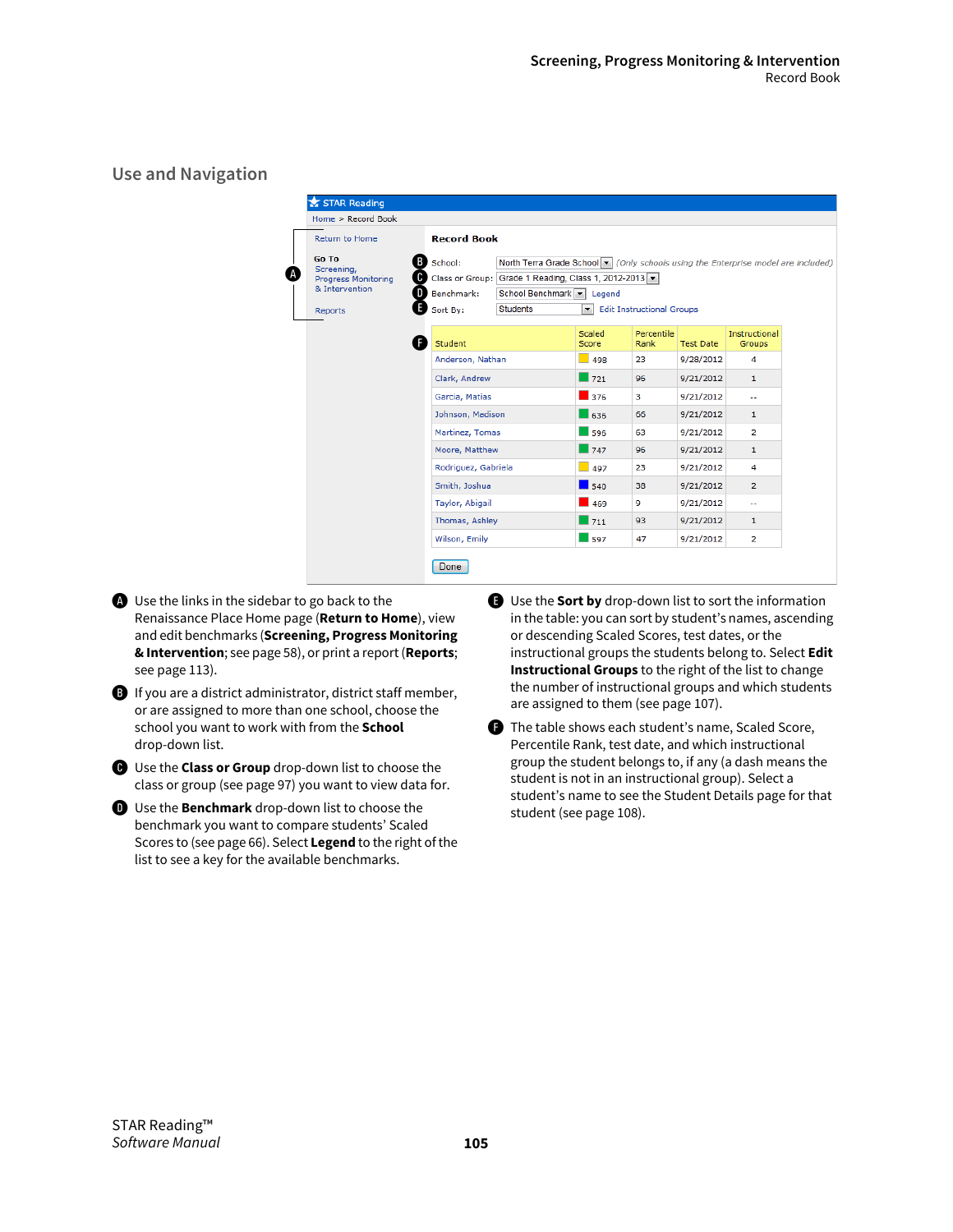When sorting by instructional group  $\bigodot$ , the table is broken into separate sub-tables, one for each instructional group, with the median Scaled Score for the students in that group listed above it:

| Group 1 - Median Scaled Score: 703 |                    |                    |                  | View Suggested Skills          |
|------------------------------------|--------------------|--------------------|------------------|--------------------------------|
| Student                            | Scaled<br>Score    | Percentile<br>Rank | <b>Test Date</b> | <b>Instructional</b><br>Groups |
| Clark, Andrew                      | 721                | 96                 | 9/21/2012        | 1                              |
| Johnson, Madison                   | 636                | 66                 | 9/21/2012        | $\mathbf{1}$                   |
| Moore, Matthew                     | 747                | 96                 | 9/21/2012        | 1                              |
| Thomas, Ashley                     | 1711               | 93                 | 9/21/2012        | $\mathbf{1}$                   |
| Group 2 - Median Scaled Score: 577 |                    |                    |                  | <b>View Suggested Skills</b>   |
| Student                            | Scaled<br>Score    | Percentile<br>Rank | <b>Test Date</b> | Instructional<br>Groups        |
| Martinez, Tomas                    | 596                | 63                 | 9/21/2012        | 2                              |
| Smith, Joshua                      | 540                | 38                 | 9/21/2012        | $\overline{2}$                 |
| Wilson, Emily                      | $\overline{1}$ 597 | 47                 | 9/21/2012        | $\overline{2}$                 |
| Group 4 - Median Scaled Score: 497 |                    |                    |                  | <b>View Suggested Skills</b>   |
| Student                            | Scaled<br>Score    | Percentile<br>Rank | <b>Test Date</b> | Instructional<br><b>Groups</b> |
| Anderson, Nathan                   | 498                | 23                 | 9/28/2012        | 4                              |
| Rodriguez, Gabriela                | $-497$             | 23                 | 9/21/2012        | 4                              |
| <b>Unassigned</b>                  |                    |                    |                  | View Suggested Skills          |
| Student                            | Scaled<br>Score    | Percentile<br>Rank | <b>Test Date</b> | Instructional<br><b>Groups</b> |
| Garcia, Matias                     | 376                | 3                  | 9/21/2012        |                                |
| Taylor, Abigail                    | 469                | 9                  | 9/21/2012        |                                |

Select **View Suggested Skills** above an instructional group's table G to see skills that the students in the instructional group are ready to learn; see page 109.

For any students in the Unassigned group, the median Scaled Score will not be shown, and the **View Suggested Skills** link will not be available.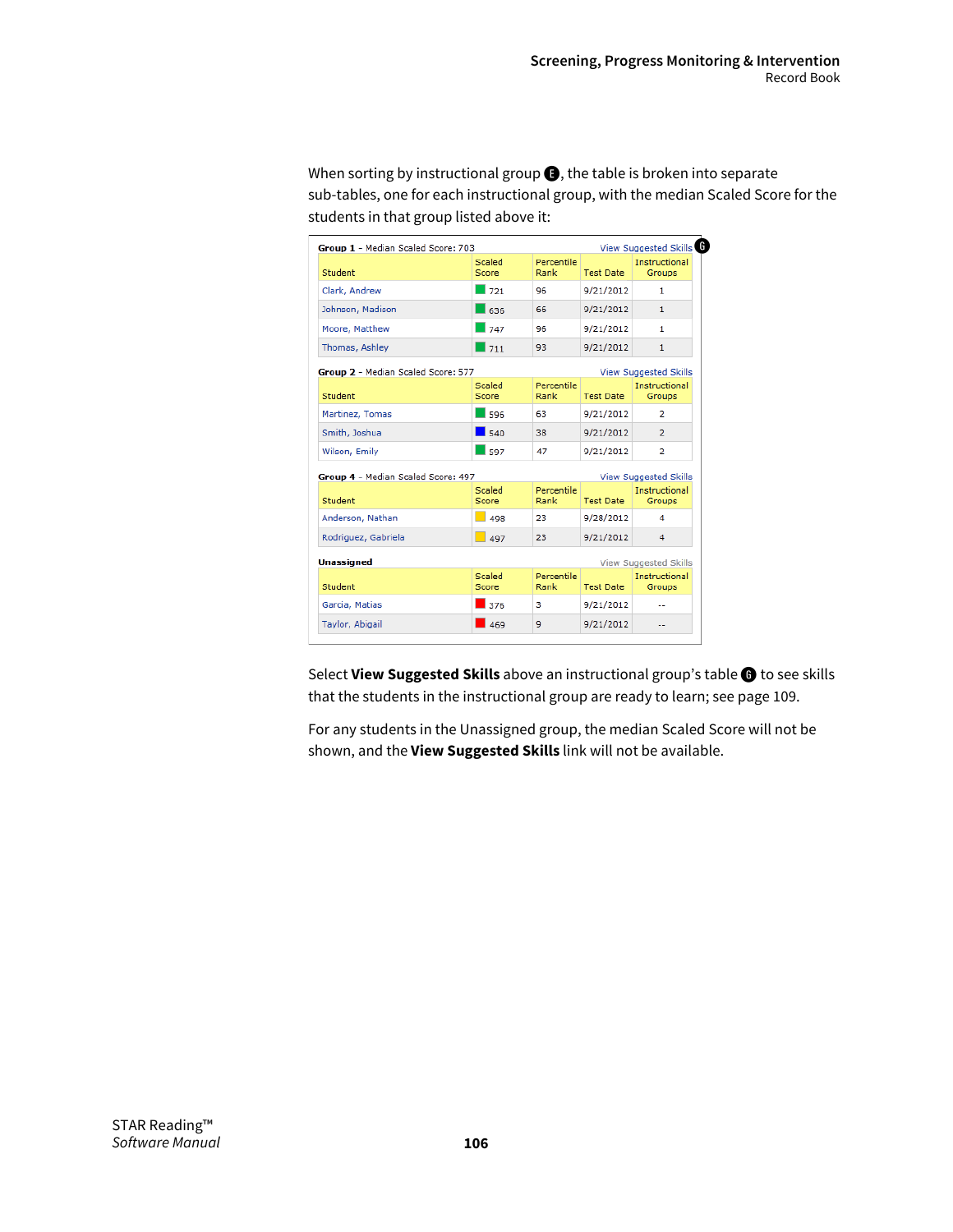## **Instructional Groups**



*created in the Record Book are not the same as those created for reporting purposes (as described on page 97).*

Instructional groups allow teachers and personnel to create and edit custom sets of students at will, and to see which skills the students in the instructional group are ready to learn based on their median Scaled Scores.

**Editing Instructional Groups**

- 1. In the Record Book, choose the students whose data you want to view by using the **School, Class or Group, Benchmark,** and **Sort by** options (see page 105).
- 2. To the right of the **Sort by** drop-down list, select **Edit Instructional Groups.**

| STAR Reading                                                                                 |  |                           |                                                     |           |                |                |         |                |                                                       |
|----------------------------------------------------------------------------------------------|--|---------------------------|-----------------------------------------------------|-----------|----------------|----------------|---------|----------------|-------------------------------------------------------|
| Home > Record Book > Edit Instructional Groups                                               |  |                           |                                                     |           |                |                |         |                |                                                       |
| <b>Edit Instructional Groups</b><br>Assign students to instructional groups                  |  |                           |                                                     |           |                |                |         |                |                                                       |
| North Terra Grade School v (Only schools using the Enterprise model are included)<br>School: |  |                           |                                                     |           |                |                |         |                |                                                       |
|                                                                                              |  |                           | Class or Group: Grade 1 Reading, Class 1, 2012-2013 |           |                |                |         |                |                                                       |
| Benchmark:                                                                                   |  | School Benchmark   Legend |                                                     |           |                |                |         |                |                                                       |
|                                                                                              |  |                           |                                                     |           |                |                |         |                | <b>Instructional Groups: 4</b><br>$\vert \cdot \vert$ |
| Student                                                                                      |  |                           | Scaled Score   Percentile Rank   Test Date          |           | $\mathbf{1}$   | $\overline{2}$ | 3       | $\overline{4}$ | Unassigned                                            |
| Anderson, Nathan                                                                             |  | 498                       | 23                                                  | 9/28/2012 | ⊙              | ⊙              | ⊙       | $\bullet$      |                                                       |
| Clark, Andrew                                                                                |  | 1721                      | 96                                                  | 9/21/2012 | $\odot$        | ⊙              | ⊙       | $\circledcirc$ | ⊙                                                     |
| Garcia, Matias                                                                               |  | 376                       | 3.                                                  | 9/21/2012 | ◉              | ⊙              | ⊙       | ⊙              | $\bullet$                                             |
| Johnson, Madison                                                                             |  | 636                       | 66                                                  | 9/21/2012 | $\odot$        | $\odot$        | $\odot$ | ⊙              | ⊙                                                     |
| Martinez, Tomas                                                                              |  | 596                       | 63                                                  | 9/21/2012 | ◉              | $\bullet$      | ⊙       | ◉              | ◉                                                     |
| Moore, Matthew                                                                               |  | 747                       | 96                                                  | 9/21/2012 | $\odot$        | $\odot$        | $\odot$ | $\odot$        | ⊙                                                     |
| Rodriguez, Gabriela                                                                          |  | $\vert$ 497               | 23                                                  | 9/21/2012 |                | ⊙              | ⊙       | $\odot$        | ∩                                                     |
| Smith, Joshua                                                                                |  | 540                       | 38                                                  | 9/21/2012 | $\circledcirc$ | $\odot$        | $\circ$ | $\circledcirc$ | ⊙                                                     |
| Taylor, Abigail                                                                              |  | 469                       | B<br>9                                              | 9/21/2012 | ⊙              | ⊙              | ⊙       | ⊙              | $\bullet$                                             |
| Thomas, Ashley                                                                               |  | 711                       | 93                                                  | 9/21/2012 | $\odot$        | ◉              | $\odot$ | ◉              | ⊙                                                     |
| Wilson, Emily                                                                                |  | 597                       | 47                                                  | 9/21/2012 | ⊙              | $\bullet$      | ◉       | ⊙              | ⋒                                                     |

- 3. On the Edit Instructional Groups page, use the **Instructional Groups**  drop-down list  $\bigcirc$  to decide how many instructional groups you want to put the students in.
	- ► You can have from 1-10 instructional groups, plus one Unassigned group (the default number is 4).
- 4. To assign a student to an instructional group, select the intersection of the student's row and the instructional group's column  $\mathbf{\Theta}$ .
	- A student can only belong to one instructional group or the Unassigned group.
	- You do not *have* to place students in every group you create; you can keep a group empty and move students into it later if you want to.
- 5. Select **Save** when you are finished.

STAR Reading™ *Software Manual*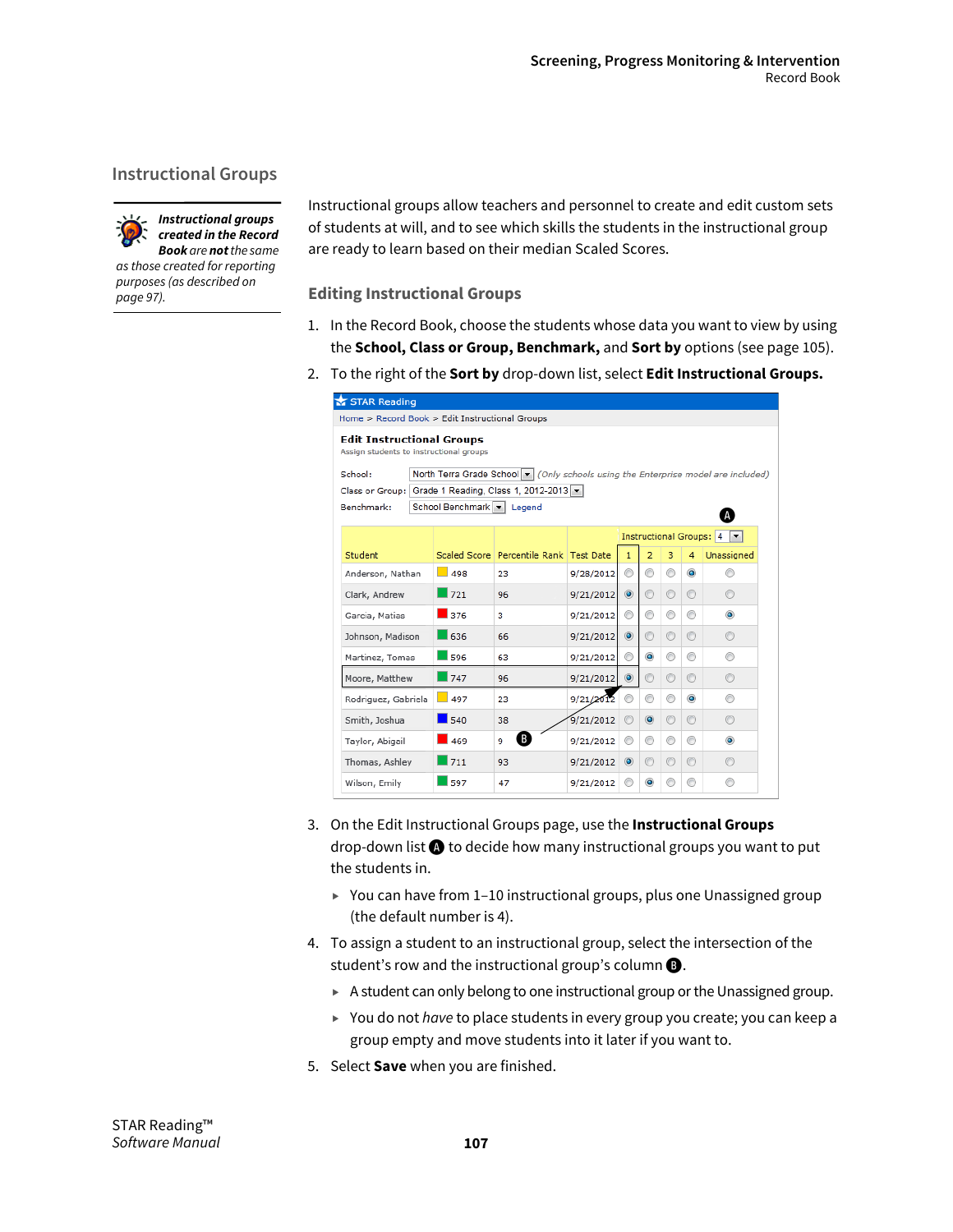## **Student Details Page**

The Student Details page shows information about a specific student's test history, including the student's current Scaled Score, Percentile Rank, and a projection of what you can expect the Scaled Score to be at the end of the school year. This projection is based on proprietary research by Renaissance Learning; it equals the amount of growth that 50% of students at the same level are expected to achieve.

You open the Student Details page for a student by selecting that student's name in the Record Book.

|    | STAR Reading                                                                               |                     |                             |     |                         |                              |     |                                                                                                       |     |  |  |
|----|--------------------------------------------------------------------------------------------|---------------------|-----------------------------|-----|-------------------------|------------------------------|-----|-------------------------------------------------------------------------------------------------------|-----|--|--|
|    | Home > Record Book > Student Details                                                       |                     |                             |     |                         |                              |     |                                                                                                       |     |  |  |
|    | <b>Student Details</b>                                                                     |                     |                             |     |                         |                              |     |                                                                                                       |     |  |  |
|    | School:                                                                                    |                     |                             |     |                         |                              |     | North Terra Grade School $\blacktriangleright$ (Only schools using the Enterprise model are included) |     |  |  |
|    | Class or Group: Grade 1 Reading, Class 1, 2012-2013  v                                     |                     |                             |     |                         |                              |     |                                                                                                       |     |  |  |
| A  | Benchmark:<br>School Benchmark   Legend                                                    |                     |                             |     |                         |                              |     |                                                                                                       |     |  |  |
|    | Student:                                                                                   | Smith, Joshua       | ۰                           |     |                         |                              |     |                                                                                                       |     |  |  |
|    | Done                                                                                       |                     |                             |     |                         |                              |     |                                                                                                       |     |  |  |
|    | <b>Student Snapshot</b> (based on Enterprise test)                                         |                     |                             |     |                         |                              |     |                                                                                                       |     |  |  |
| R  | <b>Latest Test</b>                                                                         | <b>Scaled Score</b> |                             |     | ZPD                     |                              |     | Lexile® Measure Lexile® ZPD                                                                           |     |  |  |
|    | 9/21/2012                                                                                  | Current:            |                             | 540 | $3.6 - 5.6$ 791         |                              |     | 549-870                                                                                               |     |  |  |
|    |                                                                                            |                     | Projected (7/31/2013): 630* |     |                         |                              |     |                                                                                                       |     |  |  |
|    | * Based on research, 50% of students at this student's level will achieve this much growth |                     |                             |     |                         |                              |     |                                                                                                       |     |  |  |
| œ  | <b>Current Performance (based on Enterprise test)</b>                                      |                     |                             |     |                         |                              |     |                                                                                                       |     |  |  |
|    | School Benchmark                                                                           |                     |                             |     | <b>Most Recent Test</b> |                              |     |                                                                                                       |     |  |  |
|    | <b>Most Recent</b>                                                                         |                     |                             |     |                         |                              |     |                                                                                                       |     |  |  |
|    | Test                                                                                       |                     |                             |     |                         |                              |     |                                                                                                       |     |  |  |
|    | Projected                                                                                  |                     |                             |     |                         |                              |     |                                                                                                       |     |  |  |
|    |                                                                                            |                     |                             |     |                         | Δ                            |     |                                                                                                       |     |  |  |
|    | <b>Scaled Score</b>                                                                        | 400                 | 450                         | 500 | 550                     | Projected<br>600             | 650 | 700                                                                                                   | 750 |  |  |
|    |                                                                                            |                     |                             |     |                         |                              |     | ■ Urgent Intervention ■ Intervention ■ On Watch ■ At/Above Benchmark                                  |     |  |  |
|    |                                                                                            |                     |                             |     |                         |                              |     |                                                                                                       |     |  |  |
| D. | <b>Test Date</b>                                                                           | <b>Scaled Score</b> | Percentile Rank             |     |                         | <b>View Suggested Skills</b> |     |                                                                                                       |     |  |  |
|    | $9/21/2012$ 540                                                                            |                     | 38                          |     |                         |                              |     |                                                                                                       |     |  |  |
|    | 8/22/2012 529                                                                              |                     | 37                          |     |                         |                              |     |                                                                                                       |     |  |  |
|    |                                                                                            |                     |                             |     |                         |                              |     |                                                                                                       |     |  |  |
|    | Done                                                                                       |                     |                             |     |                         |                              |     |                                                                                                       |     |  |  |

A You can choose different options from the drop-down lists at the top of the page; the information shown below will automatically update based on your choices.

**B** This table shows the student's latest test date, current Scaled Score, projected Scaled Score, ZPD, Lexile® Measure, and Lexile® ZPD scores. The projected Scaled Score is calculated based on the date chosen for the end of the school year in Renaissance Place. Based on research, 50% of the students who are at the same level as the current student can be expected to achieve this much growth by the end of the school year.

- C This is a graphic representation of the student's Scaled Score (both from the most recent test and projected) in relation to the chosen benchmark.
- **D** This table shows the student's test dates, Scaled Scores, and Percentile Ranks since the start of the school year.
- E Select **View Suggested Skills** to see a list of the skills this student is ready to learn (see page 109).
- **G** Select **Done** when you are finished viewing the student's details.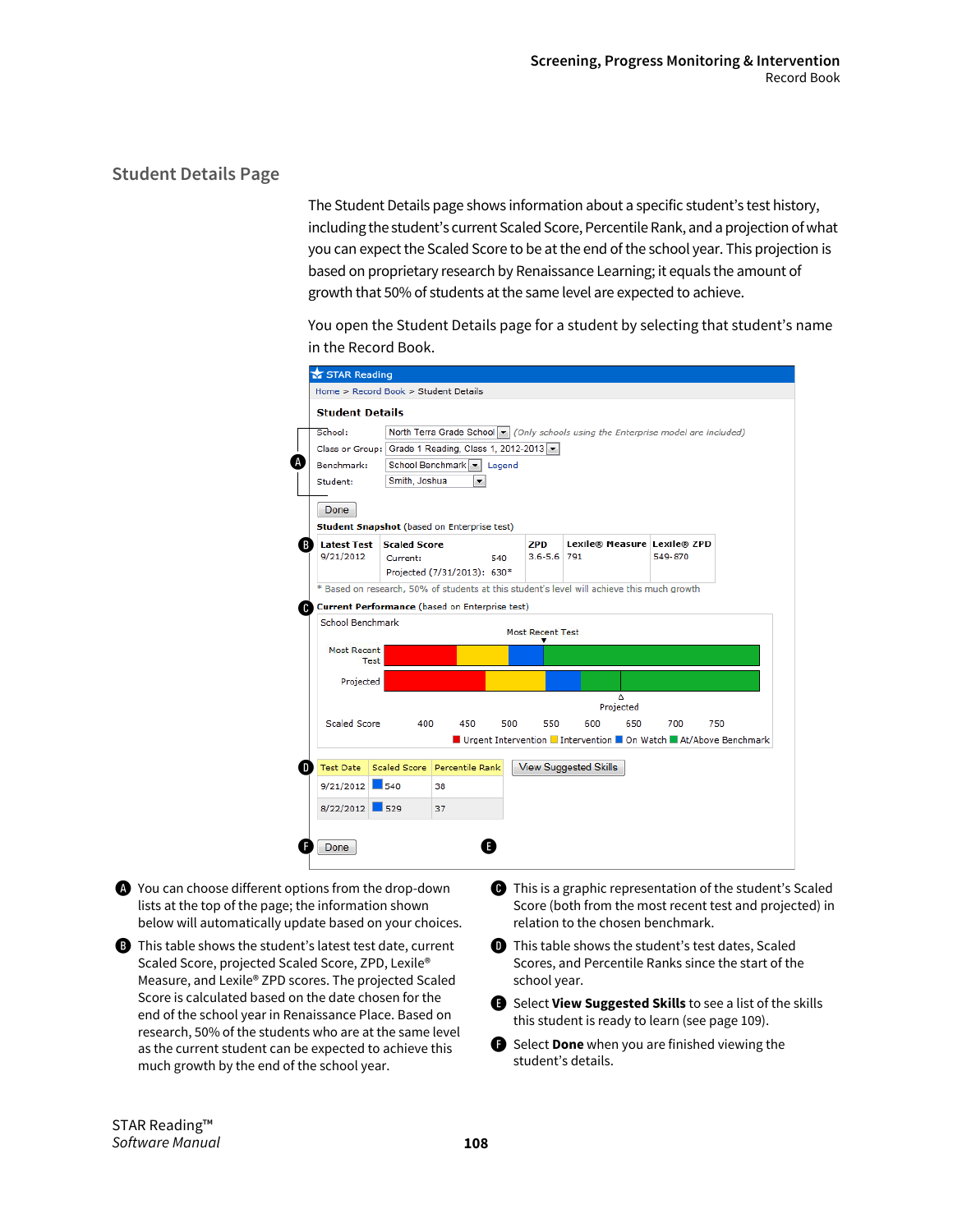# **Suggested Skills Page**

*You cannot view suggested skills for* 



*students "grouped" as Unassigned, but you can still view suggested skills for an individual unassigned student by selecting the student's name and then selecting View Suggested Skills on the Student Details page.*

Suggested skills are skills within the core progression that the chosen student(s) should be ready to learn. For a single student, the skills presented are based on the student's Scaled Score; for an instructional group of students, the skills presented are based on the median Scaled Score of all the students in the instructional group.

To get to the Suggested Skills page:

- For one student: On the Student Details page, select **View Suggested Skills.**
- ▶ For all students in an instructional group: In the Record Book, choose **Instructional Groups** in the **Sort by** drop-down list, then select **View Suggested Skills** above the table for a specific group.
- You can also get to an alternative view of this page by selecting **Enter Core Progress** on the STAR Reading Enterprise Home page or **Enter Core Progress for Reading** on the STAR Reading Resources page (see page 104). If you use one of these methods to reach the Suggested Skills page, several items (any information connected to a specific student or instructional group) will not be shown; see the right-hand column of the table on the next page to see which items are excluded in the alternative view.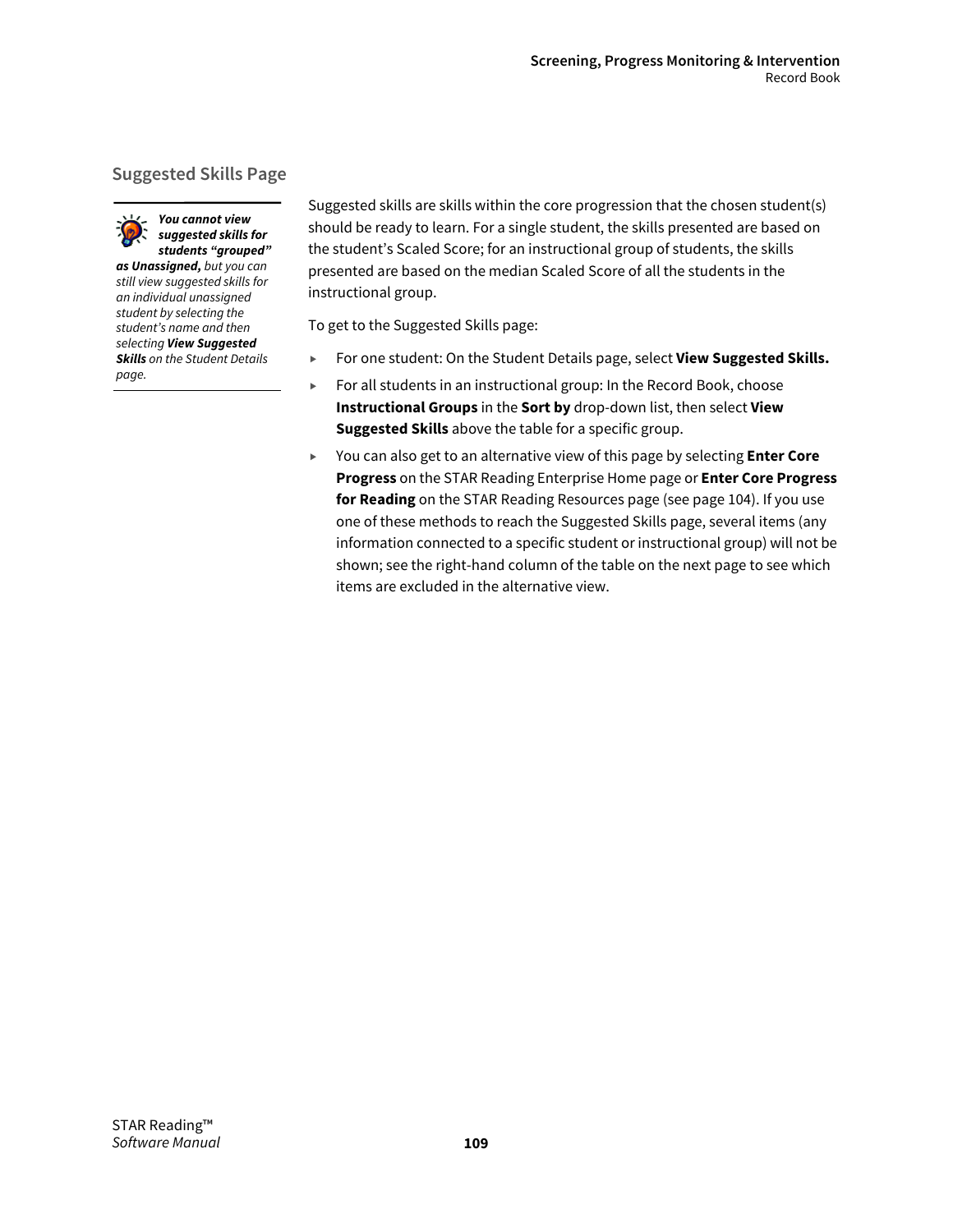|                                                                                                                                  | Home > Record Book > Student Details > Suggested Skills            |                                                                                                                                                                                                                        |                               |  |  |  |  |  |  |  |  |
|----------------------------------------------------------------------------------------------------------------------------------|--------------------------------------------------------------------|------------------------------------------------------------------------------------------------------------------------------------------------------------------------------------------------------------------------|-------------------------------|--|--|--|--|--|--|--|--|
| <b>Suggested Skills</b><br>Use the highlighted skills in the learning progression as a starting point for instructional planning |                                                                    |                                                                                                                                                                                                                        |                               |  |  |  |  |  |  |  |  |
| Class or Group: Abreu, Mrs. Baker's Class 3, 2013-2014                                                                           |                                                                    |                                                                                                                                                                                                                        |                               |  |  |  |  |  |  |  |  |
| View:<br>Serrato, Florentino                                                                                                     | I Student(s) Scaled Score 427 - Enterprise Test                    |                                                                                                                                                                                                                        |                               |  |  |  |  |  |  |  |  |
| Use trend score for Suggested Skills                                                                                             |                                                                    |                                                                                                                                                                                                                        |                               |  |  |  |  |  |  |  |  |
| * Contains Suggested Skills                                                                                                      | <b>Core Progress Learning Progression Learn more</b>               | <b>View Performance Tasks</b>                                                                                                                                                                                          | <b>Go to Suggested Skills</b> |  |  |  |  |  |  |  |  |
| <b>Reading: Foundational Skills</b>                                                                                              | <b>Reading: Foundational Skills</b>                                |                                                                                                                                                                                                                        |                               |  |  |  |  |  |  |  |  |
| <b>Print Concepts</b>                                                                                                            |                                                                    |                                                                                                                                                                                                                        |                               |  |  |  |  |  |  |  |  |
| <b>Phonological Awareness</b>                                                                                                    | K                                                                  | Know the order of the alphabet (e.g., identify letters that come before or after another letter; sing the alphabet song)                                                                                               |                               |  |  |  |  |  |  |  |  |
| <b>Phonics and Word Recognition</b>                                                                                              |                                                                    | Print Concepts: Students build on their print concepts and extend their understanding of print elements such as                                                                                                        |                               |  |  |  |  |  |  |  |  |
| <b>Fluency</b>                                                                                                                   | punctuation.                                                       |                                                                                                                                                                                                                        |                               |  |  |  |  |  |  |  |  |
| <b>Reading: Literature</b>                                                                                                       |                                                                    | » Locate the capital letter that begins a sentence, and the period, question mark, or exclamation point that ends it                                                                                                   |                               |  |  |  |  |  |  |  |  |
| <b>Key Ideas and Details</b>                                                                                                     |                                                                    |                                                                                                                                                                                                                        |                               |  |  |  |  |  |  |  |  |
| <b>Craft and Structure</b>                                                                                                       | G<br>Distinguish kinds of sentences based on their end punctuation |                                                                                                                                                                                                                        |                               |  |  |  |  |  |  |  |  |
|                                                                                                                                  |                                                                    |                                                                                                                                                                                                                        |                               |  |  |  |  |  |  |  |  |
| Integration of Knowledge and Ideas                                                                                               |                                                                    |                                                                                                                                                                                                                        |                               |  |  |  |  |  |  |  |  |
| Range of Reading and Level of Text<br><b>Complexity</b>                                                                          | <b>Instructional Resources</b>                                     |                                                                                                                                                                                                                        |                               |  |  |  |  |  |  |  |  |
|                                                                                                                                  | • Skill Probes                                                     |                                                                                                                                                                                                                        |                               |  |  |  |  |  |  |  |  |
| <b>Reading: Informational Text</b><br><b>Key Ideas and Details</b>                                                               | <b>Skill Area</b>                                                  | <b>Print Features</b>                                                                                                                                                                                                  |                               |  |  |  |  |  |  |  |  |
| <b>Craft and Structure</b>                                                                                                       |                                                                    |                                                                                                                                                                                                                        |                               |  |  |  |  |  |  |  |  |
| Integration of Knowledge and Ideas                                                                                               | <b>Content-Area Vocabulary</b>                                     | sentence, different kinds, punctuation                                                                                                                                                                                 |                               |  |  |  |  |  |  |  |  |
| Range of Reading and Level of Text                                                                                               | <b>Conceptual Knowledge</b>                                        | knowing the difference between sentence types, by identifying end punctuation                                                                                                                                          |                               |  |  |  |  |  |  |  |  |
| <b>Complexity</b>                                                                                                                | <b>Linguistic Competencies</b>                                     | determining the differences in end punctuation and distinguishing sentences<br>accordingly                                                                                                                             | Ξ                             |  |  |  |  |  |  |  |  |
| <b>Language</b>                                                                                                                  | <b>ELL Support</b>                                                 | Model the different inflections used for reading, based on the ending                                                                                                                                                  |                               |  |  |  |  |  |  |  |  |
| <b>Vocabulary Acquisition and Use</b>                                                                                            |                                                                    | punctuation. Have students practice different inflections by overemphasizing<br>the ending inflection for questions, getting overly excited for exclamations, or<br>very flatly reading sentences that end in periods. |                               |  |  |  |  |  |  |  |  |
|                                                                                                                                  | <b>Standards</b>                                                   | CC CCSS.ELA-Literacy.RF.1.1a - Recognize the distinguishing features of a<br>sentence (e.g., first word, capitalization, ending punctuation).                                                                          |                               |  |  |  |  |  |  |  |  |

|   |                                                                                                                                                                                                                                                                                                                                                                                                                                    | Shown in the<br><b>Alternative</b><br>View? |
|---|------------------------------------------------------------------------------------------------------------------------------------------------------------------------------------------------------------------------------------------------------------------------------------------------------------------------------------------------------------------------------------------------------------------------------------|---------------------------------------------|
|   | The View drop-down list shows the student or instructional group these skills are for. You can use the drop-down<br>list to choose a different student or instructional group.                                                                                                                                                                                                                                                     | No                                          |
| ❸ | When one student is chosen, that student's Scaled Score is shown here. When an instructional group is chosen,<br>the median Scaled Score for the students is shown.                                                                                                                                                                                                                                                                | No                                          |
|   | Trend scores can be used instead of a student's most recent Scaled Score to determine which skills are shown<br>(presuming they have one; see page 111).                                                                                                                                                                                                                                                                           | No                                          |
| o | The suggested skills from the Core Progress Learning Progression are shown here, sorted by grade. Focus skills<br>have a double-angle quotation mark (») in front of them.                                                                                                                                                                                                                                                         | Yes                                         |
|   | Select Go to suggested skills to see the skills the student or instructional group is most likely to be ready to learn<br>(they will be highlighted in blue on the screen).                                                                                                                                                                                                                                                        | No                                          |
| Ø | Select View Performance Tasks for a list of extended activities (arranged by grade) you can use to measure a<br>student's ability to integrate knowledge and skills across multiple standards—a key component of college and<br>career readiness.                                                                                                                                                                                  | Yes                                         |
|   | (b) When you select the description of a skill, you will see information about that skill, such as instructional<br>resources, ELL support, prerequisite skills, and so on (the amount and type of information presented varies from<br>one skill to another). If Instructional Resources are available, select the links to see teacher activities, skill probes,<br>and other resources to help you teach the skill effectively. | Yes                                         |
| O | Select the printer icon to print the list of suggested skills. The icon also appears on instructional resources,<br>allowing you to print them as well.                                                                                                                                                                                                                                                                            | Yes                                         |
| Œ | Select Done when you are finished.                                                                                                                                                                                                                                                                                                                                                                                                 | Yes                                         |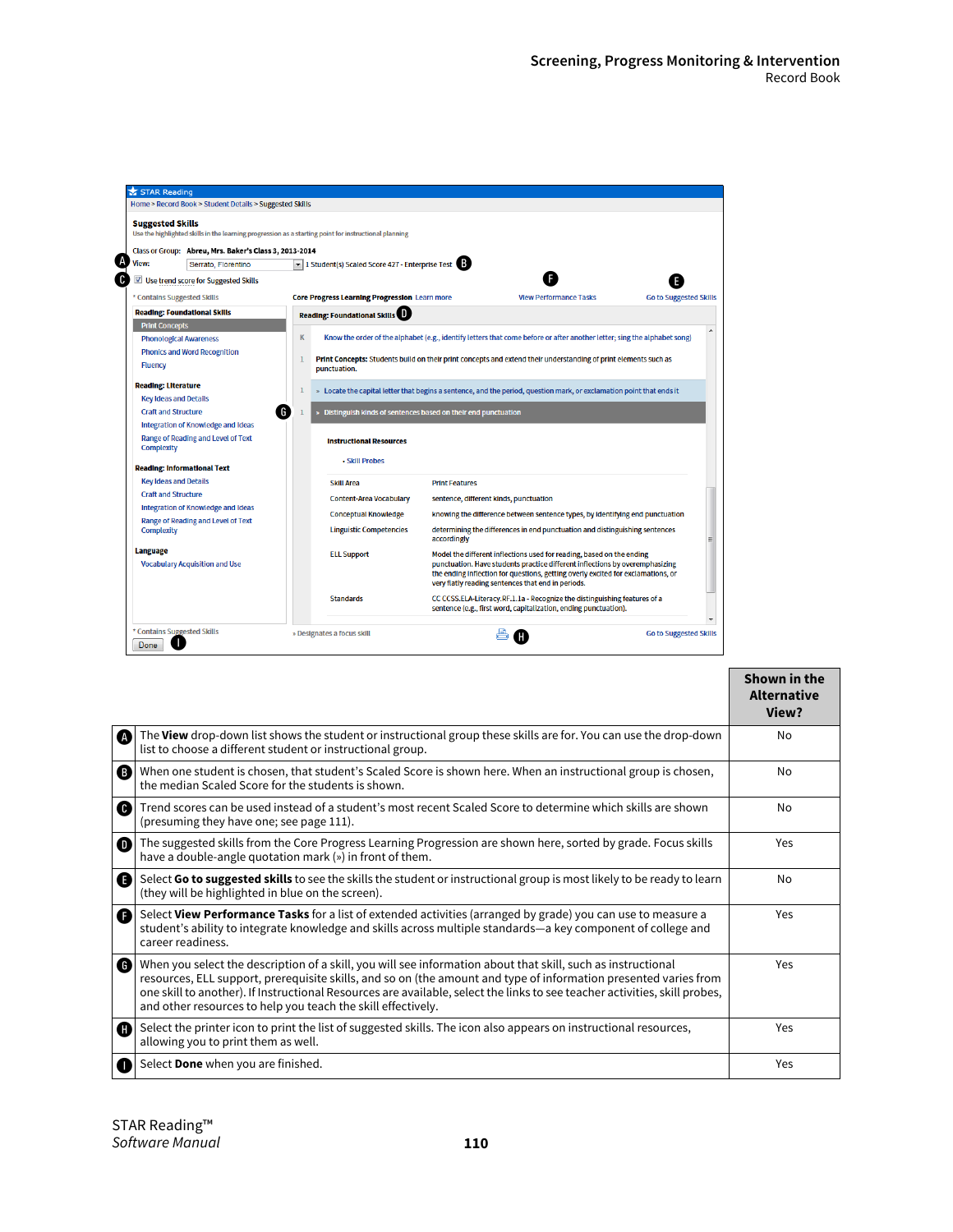### **What Is a Trend Score?**



*A trend score cannot be calculated for a student who has taken two or fewer tests, or who has* 

*taken three or more tests without one of them being a STAR Reading Enterprise test.* A *trend line* is a straight line intersecting a group of data points on a graph; its location and slope are determined through statistical analysis. Once a student has taken at least three STAR Reading tests (at least one of them being a STAR Reading Enterprise test), a trend line can be calculated using the Scaled Scores as data points. The Scaled Score that falls on the trend line at a particular time is the *trend score.*

Imagine that a student has taken five STAR Reading Enterprise tests since the beginning of the school year. That student's Scaled Scores (blue dots) are shown below, along with the calculated trend line (red).



Less than a month later, the student takes another STAR Reading Enterprise test, and gets a Scaled Score of 550, which is a significant jump for such a short period of time; the test prior to this was only a little over 400. The student's teacher evaluates the suggested skills, and thinks they are too difficult for the student at this time. It is *possible* that the student just made several lucky guesses during the most recent test, explaining the unusually large rise in the Scaled Score. If the teacher chooses to use the trend score when viewing suggested skills, the skills